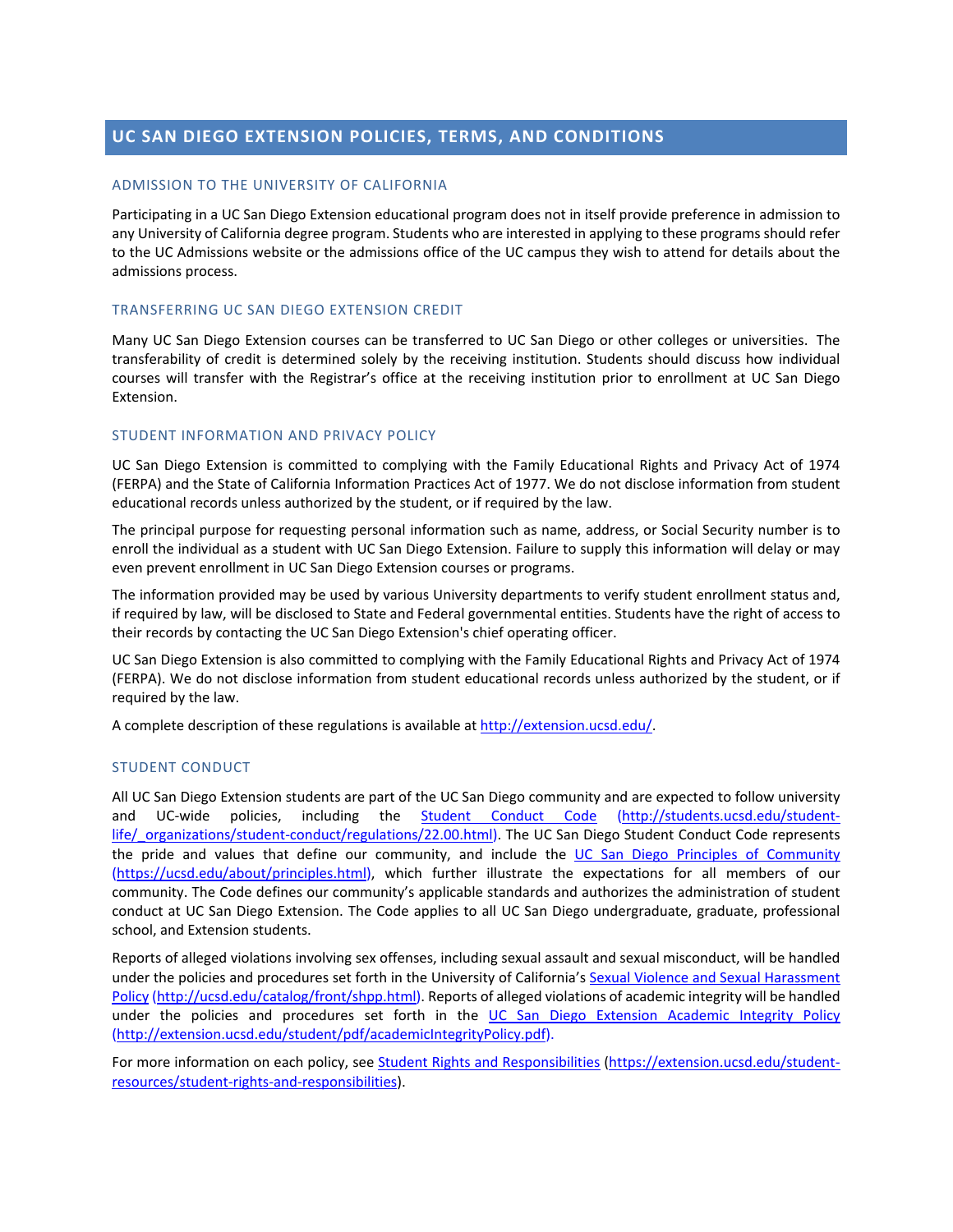## ACADEMIC INTEGRITY

UC San Diego Extension values life-long learning and the opportunity to serve individuals, organizations and the community by providing continuing education and degree-related programs that support academic, professional, economic and social development.

To support our efforts, it is essential to create an environment where academics are achieved through one's own efforts. Extension expects that academic study will be applied with honesty, responsibility to scholarship and with original thought. This is a shared responsibility between the Instructors, the Students, and the administration.

Reports of alleged violations of academic integrity will be handled under the policies and procedures set forth in the UC San Diego Extension Academic Integrity Policy.

For more information, see [UC San Diego Extension Academic Integrity Policy](http://extension.ucsd.edu/student/pdf/academicIntegrityPolicy.pdf) [\(http://extension.ucsd.edu/student/pdf/academicIntegrityPolicy.pdf\)](http://extension.ucsd.edu/student/pdf/academicIntegrityPolicy.pdf).

#### NONDISCRIMINATION AND SEXUAL HARASSMENT

The University of California, in accordance with applicable Federal and State law and University policy, does not discriminate on the basis of race, color, national origin, religion, sex, gender identity, pregnancy, physical or mental disability, medical condition (cancer related or genetic characteristics), ancestry, marital status, age, sexual orientation, citizenship, or service in the uniformed services. The University also prohibits harassment on any of these bases, including sexual harassment, as well as sexual assault, domestic violence, dating violence, and stalking. This nondiscrimination policy covers admission, access, and treatment in University programs and activities.

In accordance with Section 504 of the Rehabilitation Act of 1973 and Americans with Disabilities Act of 1990, UC San Diego Extension strives to provide equal access and an exceptional learning environment for all students.

For the complete description, see [Services for Students with Disabilities](https://extension.ucsd.edu/student-resources/Services-for-Students-with-Disabilities) [\(https://extension.ucsd.edu/student](https://extension.ucsd.edu/student-resources/Services-for-Students-with-Disabilities)[resources/Services-for-Students-with-Disabilities\)](https://extension.ucsd.edu/student-resources/Services-for-Students-with-Disabilities).

If students have questions about student-related nondiscrimination policies or concerns about possible discrimination or harassment, they should contact the Office for the Prevention of Harassment and Discrimination (OPHD) at (858) 534-8298, [ophd@ucsd.edu,](mailto:ophd@ucsd.edu) or [reportbias.ucsd.edu.](file://ad/unex-dfs/Depts/Student%20Services/Veterans%20Education%20Benefits/VA%20Registration%20Packet/reportbias.ucsd.edu) Students are encouraged to seek assistance as soon as possible, as time limits may apply to complaint resolution processes.

## FEE CHANGES

All fees, including course fees, are subject to change without notice. UC San Diego Extension courses are priced individually, not per unit. For current course fees, please see the [individual course web pages](https://extension.ucsd.edu/courses-and-programs) [\(https://extension.ucsd.edu/courses-and-programs\)](https://extension.ucsd.edu/courses-and-programs).

## GRADES

#### **Grading Options**

Students have the option to choose how they want their course(s) graded: a letter grade, pass/no pass, or not for credit. Not all grading options are available for all courses. If a grading option is not selected, the default grading option will be assigned.

For most courses, the student may change their grading option at any time before the final class meeting (by 11:59 p.m. on the day before the published end date for online courses) or before final grades are posted, whichever comes first. Concurrent enrollment courses are held to UC San Diego's deadlines.

For more information, view our [Grading Options policy](https://extension.ucsd.edu/student-resources/registration-policies-and-procedures) [\(https://extension.ucsd.edu/student-resources/registration](https://extension.ucsd.edu/student-resources/registration-policies-and-procedures)[policies-and-procedures\)](https://extension.ucsd.edu/student-resources/registration-policies-and-procedures).

**Incomplete Grades**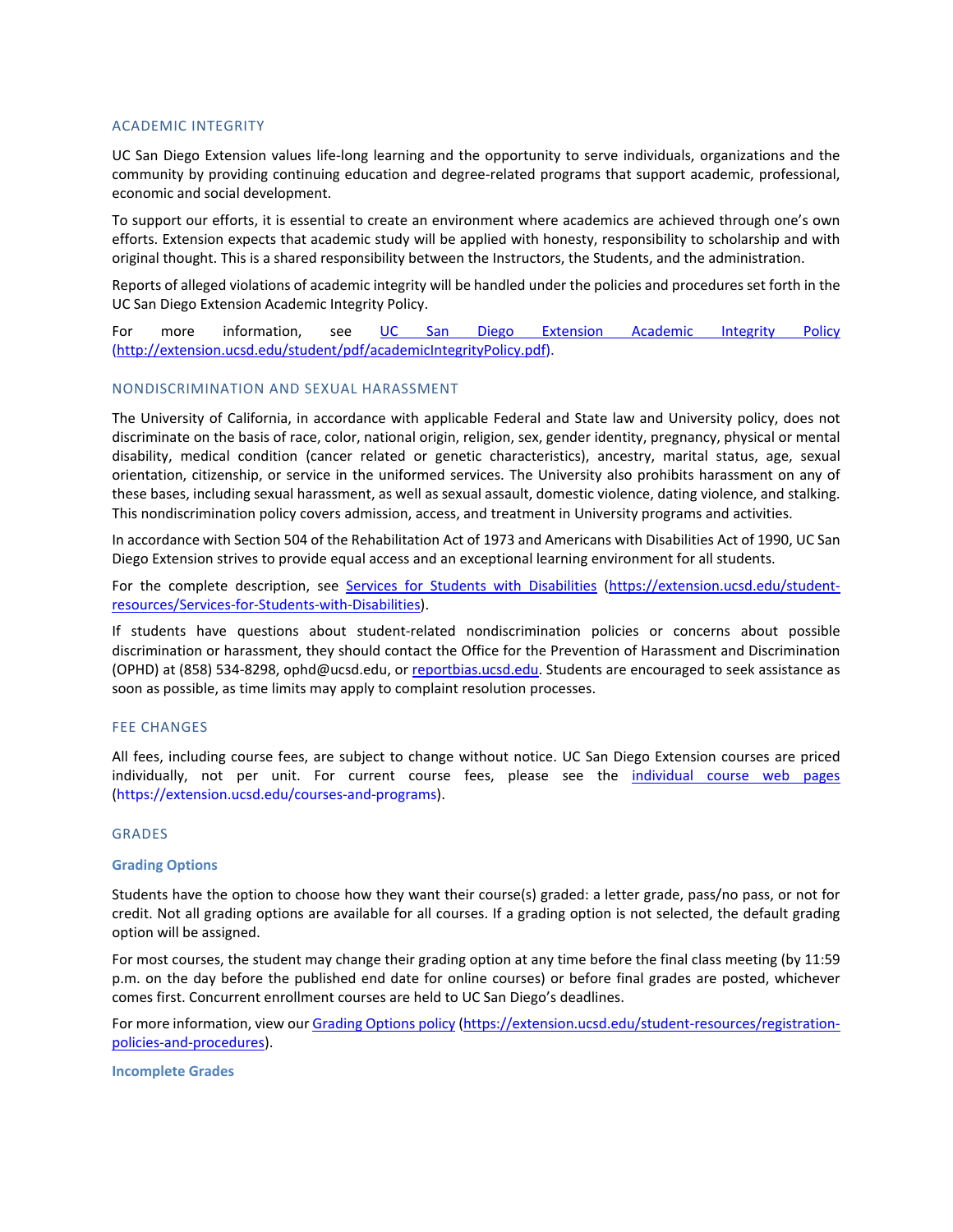An Incomplete "I" is a temporary grade students can request via petition when sudden serious medical situations, compulsory military service, or other extenuating circumstances beyond the student's control such as family emergencies prevent the on-time completion of course requirements.

For more information, view our [Incomplete Grades policy](https://extension.ucsd.edu/student-resources/Academic-Information) [\(https://extension.ucsd.edu/student](https://extension.ucsd.edu/student-resources/Academic-Information)[resources/Academic-Information\)](https://extension.ucsd.edu/student-resources/Academic-Information).

## **Grade Changes and Appeals**

All grades are determined by the instructor and (with the exception of "I" grades) are considered final when they are submitted. An instructor may request a change to a final grade if there has been an error in calculation or transcription of the grade.

# **Grade Appeal Procedure**

Students who believe their grade was improperly assigned or that they received a grade based on non-academic criteria have the right to question and appeal the final grade. Grounds for an appeal are limited to administrative error, work turned in to the instructor that was not included in the total score, and/or improper grading procedures. No grade may be changed more than one calendar year from the time it was recorded.

For more information, view our [Grade Appeal Procedure](https://extension.ucsd.edu/student-resources/Academic-Information) [\(https://extension.ucsd.edu/student-resources/Academic-](https://extension.ucsd.edu/student-resources/Academic-Information)[Information\)](https://extension.ucsd.edu/student-resources/Academic-Information).

## DROPPING COURSES

Students must submit all drop requests to Student Services in writing. Notifying the instructor of the intent to drop or not attending does not constitute dropping a course. Drops are effective as of the date on which Student Services receives the written request, regardless of when the student ceased attendance.

Students should drop courses before the official drop deadline to avoid a negative impact on their academic record. Students who enroll in a course but do not attend should drop the course prior to the final class meeting. Instructors do not have the authority to drop students who do not attend their courses.

#### **Drop Deadline**

Most courses can be dropped at any time before the final class meeting (by 11:59 p.m. on the day before the published end date for online courses) or before final grades are posted, whichever comes first. Concurrent enrollment courses are held to UC San Diego's policies and deadlines, which may differ from Extension's policies and deadlines.

#### **Refund Policy and Deadline to Drop for a Refund**

To be eligible for a refund, students must submit a written drop request for the course prior to the published refund deadline. Refund deadlines are unique to each course and can be found in the course information at <http://extension.ucsd.edu/> and in the "My Courses" section of My Extension. Students who drop after the refund deadline, even if they enrolled after that date, will not receive a refund.

Concurrent enrollment courses are held to UC San Diego's policies and deadlines, which may differ from Extension's policies and deadlines.

Some fees, including late fees, certificate fees, and some materials, technology and lab fees are non-refundable.

#### **Drop and Refund Petitions**

Students may file a petition for a retroactive drop, refund, or grade forgiveness after the refund deadline if they are unable to continue enrollment for various reasons.

For more information, view th[e Refund Petitions policy](https://extension.ucsd.edu/student-resources/Tuition-and-Fees) [\(https://extension.ucsd.edu/student-resources/Tuition-and-](https://extension.ucsd.edu/student-resources/Tuition-and-Fees)[Fees\)](https://extension.ucsd.edu/student-resources/Tuition-and-Fees).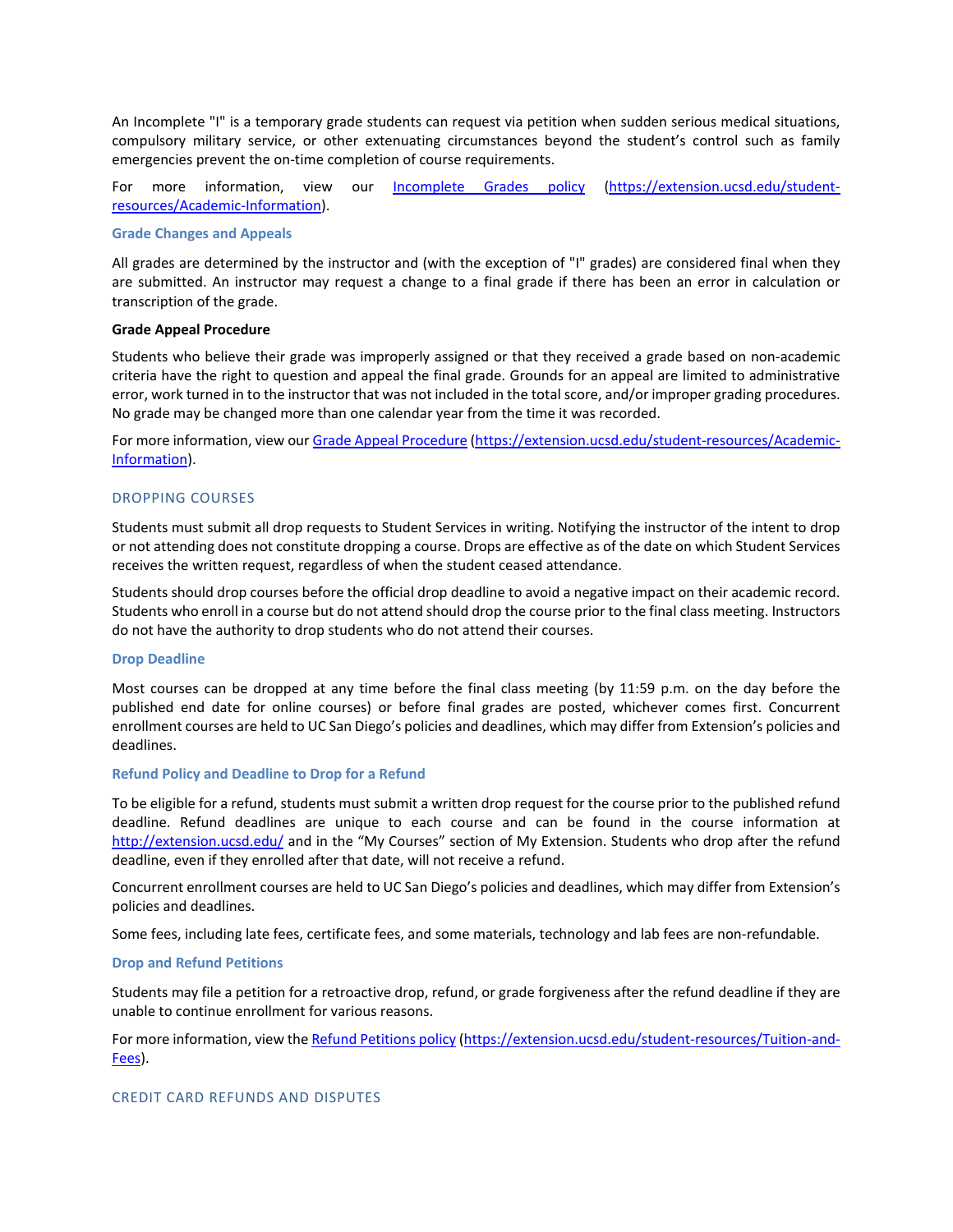Refunds for courses dropped prior to the refund deadline are processed within seven to ten business days. All refunds for payments made by credit card are issued to the card used during the original transaction. If the credit card used for the original transaction has expired, a credit may be issued to the student's UC San Diego Extension account in lieu of a refund. This credit can be used toward additional courses and fees at UC San Diego Extension and is good for 15 months from the date the credit is issued.

Credit card purchases are protected under the Fair Credit Billing Act. For more information, please visit the Federal Trade Commission website. Disputing a credit card purchase does not constitute officially dropping a course. Students still need to follow the required procedure to drop a course.

## RETURNED CHECKS

There is a \$25 service charge for checks returned due to insufficient funds, stopped payments or closed accounts. If the bank returns your check for any reason, you are still responsible for full payment unless you officially drop the [course](https://extension.ucsd.edu/student-resources/registration-policies-and-procedures) examples to the refund to the refund to the refund to deadline.

In the event of a returned check, we will place a hold on your student record and will not approve any further enrollment or transcript requests until you have paid your account in full. We permanently revoke check-writing privileges for all two-time offenders.

# TRANSFERRING COURSES

Students who wish to transfer from one course to another must submit a request in writing. Because a transfer is a drop/add, students must submit the request to Student Services before the published refund deadline of the course they wish to drop.

If the transfer results in a balance due, the student will be responsible for payment before their request can be processed. If the transfer results in a credit, the student will be refunded that amount per the Refund Policy.

## **WAITLISTS**

When a course reaches its maximum enrollment capacity, a waitlist may become available. Any eligible student wishing to enroll in a course that has reached its capacity may request to add themselves to one section of that course's waitlist.

Being on a waitlist does not guarantee registration in the course or that a new section will be made available.

A student on the waitlist is not officially enrolled in the course and is not eligible to attend or receive a grade in the course.

Students are not eligible to be waitlisted for a course if they have a hold on their account which blocks enrollment (such as a financial hold) or if they do not meet the course prerequisites.

#### **Waitlist Procedure**

Student Services tracks and manages all waitlists. As seats become available, Student Services will email eligible students in the order in which they were waitlisted to proceed with enrollment. It is the student's responsibility to check their email every day and respond by the specified enrollment deadline. Students who do not respond will be skipped, and their spot offered to the next person on the waitlist.

As a courtesy to others, students who decide that they do not want to enroll in a waitlisted course should drop themselves from the waitlist.

## CANCELED COURSES

We reserve the right to either cancel courses that do not meet minimum enrollment requirements before they begin or discontinue those courses after the first meeting. If a course is canceled for any reason, enrolled students will